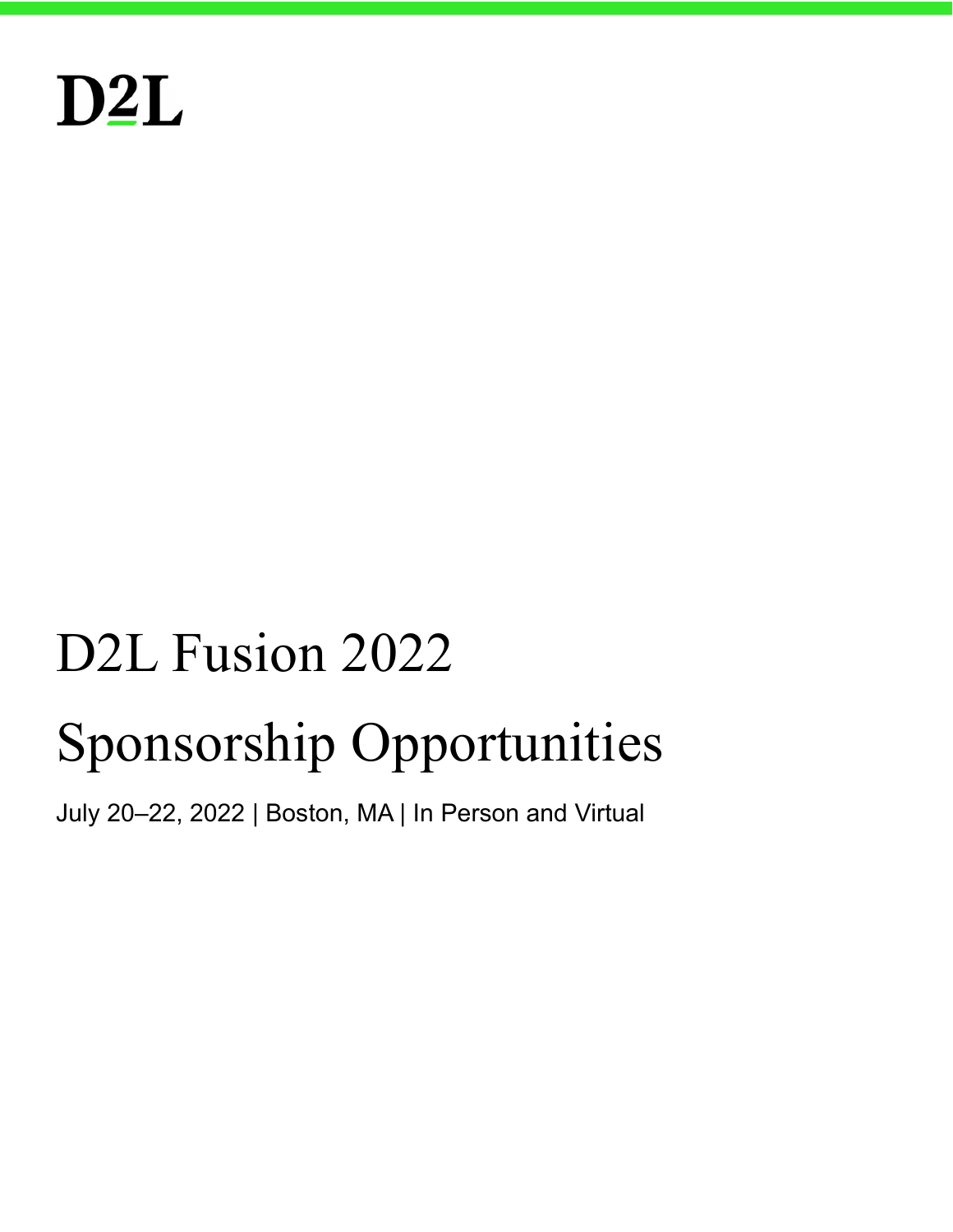# D<sub>2</sub>L

## D2L Fusion

Our annual conference is an incredible opportunity to make new connections—with peers, with ideas and with innovation. As one of today's leading teaching and learning events, Fusion offers D2L partners the ability to connect with educators and learning leaders from around the world, provide new perspectives, and build your network in a meaningful way. Visit D2L.com/Fusion for more information about Fusion.

## Who Attends?

Fusion is attended by educational and learning stakeholders from around the world who understand that driving progress with technology and learning requires the sharing of knowledge and best practices.



## Top 5 Reasons to Sponsor Fusion



1. Take advantage of the opportunity to reach key educational and learning strategy and technology decision makers and influencers.

Site Admin 6%

- 2. Gain recognition as a leader in educational technology by aligning your brand with our premier industry event.
- 3. Leverage valuable Fusion marketing resources to maximize your ROI.
- 4. Connect with the D2L sales organization to promote your products and services—an unparalleled opportunity.
- 5. Attend a comprehensive partner summit for exclusive insight into Brightspace product road maps plus networking opportunities with senior executives.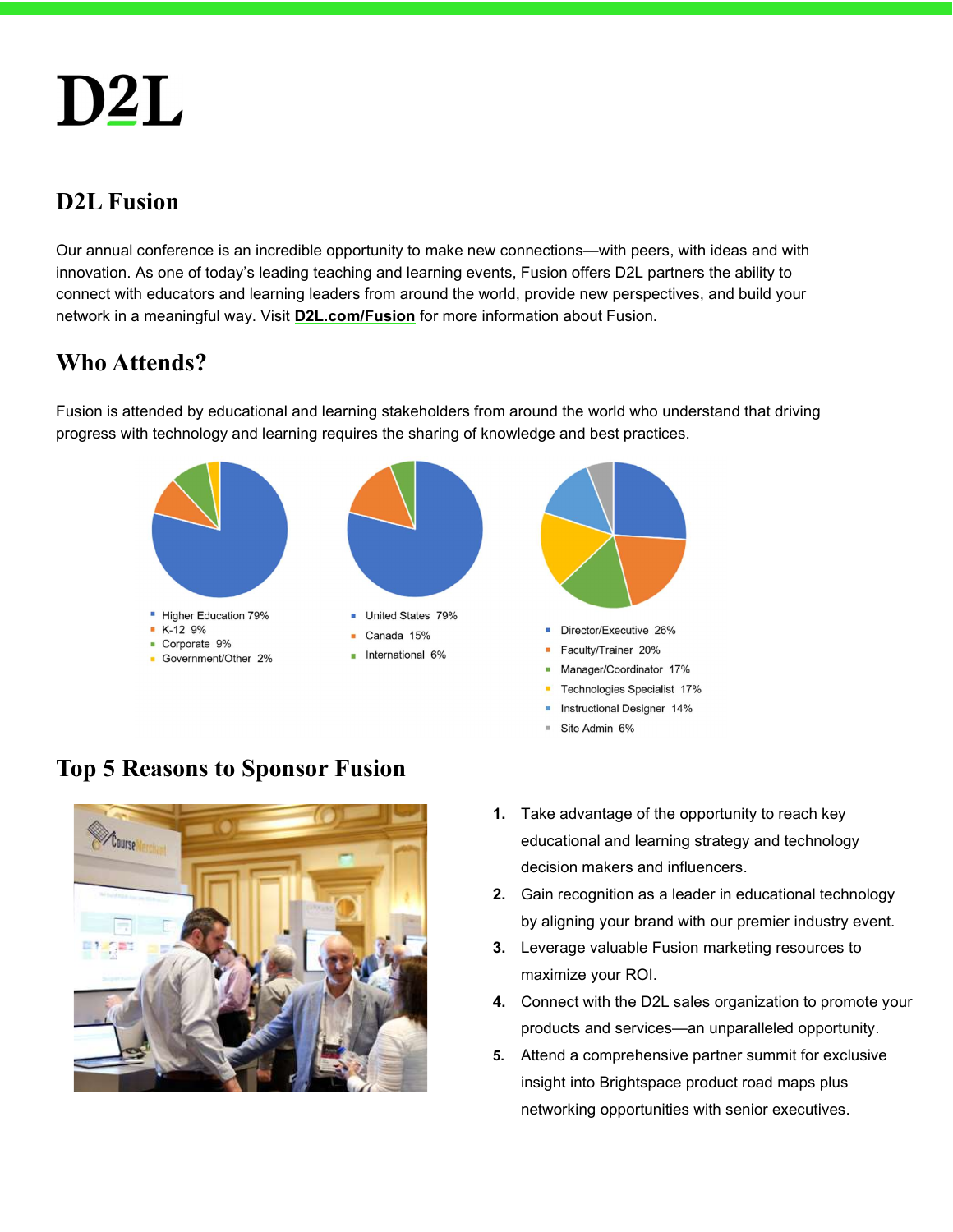## Sponsorship Levels

For information on our health and safety plan, including our COVID-19 protocols, please visit https://www.d2l.com/events/fusion/health-and-safety.

\*Please note: To attend in-person Fusion, you must be fully vaccinated and provide proof of vaccination with photo ID upon check-in.

| <b>IN-PERSON</b>                       | <b>PREMIUM</b>            | <b>PLUS</b>          | <b>CORE</b>         | <b>VIRTUAL</b>     |
|----------------------------------------|---------------------------|----------------------|---------------------|--------------------|
| <b>SPONSORSHIP BENEFITS</b>            |                           |                      |                     |                    |
|                                        |                           |                      |                     |                    |
| Pricing (USD)                          | \$25,000 Early Bird       | \$18,500 Early Bird  | \$12,500 Early Bird | \$5,500 Early Bird |
|                                        | (until April 30)          | (until April 30)     | (until April 30)    | (until April 30)   |
|                                        | \$30,500 starting         | \$20,000 starting    | \$15,000 starting   | \$7,000 starting   |
|                                        | May 1                     | May 1                | May 1               | May 1              |
| Number of Sponsorships Available       | $\overline{2}$            | <b>TBD</b>           | <b>TBD</b>          | <b>TBD</b>         |
| <b>Exhibit Area</b>                    | Large                     | Medium               | Small               | Virtual            |
| Presentation                           | On-demand                 | On-demand            | On-demand           | On-demand          |
|                                        | presentation (1)          | presentation (1)     | presentation (1)    | presentation (1)   |
| <b>Special Recognition</b>             | One special event         | Signature drink,     |                     |                    |
|                                        | sponsorship               | snack or experience  |                     |                    |
|                                        |                           | at a social event or |                     |                    |
|                                        |                           | meal break           |                     |                    |
| In-Person Full Registration Passes     | 4                         | 3                    | $\overline{2}$      |                    |
| Dedicated Time for Attendees to        | $\pmb{\times}$            | $\pmb{\times}$       | $\mathsf X$         |                    |
| interact in Ecosystem ("Exhibit Hall") |                           |                      |                     |                    |
|                                        |                           |                      |                     |                    |
| Welcome Reception in "Exhibit Hall"    | $\pmb{\times}$            | $\pmb{\times}$       | $\pmb{\times}$      |                    |
| Poster Session Networking Option       | $\mathsf X$               | $\mathsf{X}$         | $\pmb{\times}$      |                    |
| Virtual Sponsor Level                  | $\pmb{\times}$            | $\mathsf X$          |                     | $\pmb{\times}$     |
| Attendee Opt-In List                   | X                         | $\pmb{\times}$       | $\pmb{\times}$      | X                  |
| Access to D2L Sales Team               | $\mathsf X$               | $\sf X$              | $\mathsf X$         |                    |
| Recognition Throughout In-Person       | $\boldsymbol{\mathsf{X}}$ | $\mathsf{X}$         | $\mathsf{X}$        |                    |
| Event, Branding, Promotion             |                           |                      |                     |                    |
| Listing on In-Person Event Mobile      | $\boldsymbol{\mathsf{X}}$ | $\pmb{\times}$       | $\pmb{\times}$      |                    |
| App                                    |                           |                      |                     |                    |
| Logo and Listing on Event Website      | $\pmb{\times}$            | $\mathsf X$          | $\pmb{\times}$      | $\pmb{\times}$     |
| Social Media Mentions                  | $\mathsf{X}$              | $\pmb{\mathsf{X}}$   | $\mathsf X$         | $\pmb{\times}$     |
| <b>Lead Capture Capabilities</b>       | $\pmb{\times}$            | $\pmb{\times}$       | $\pmb{\times}$      |                    |
| <b>WiFi Access</b>                     | $\times$                  | $\mathsf X$          | $\sf X$             |                    |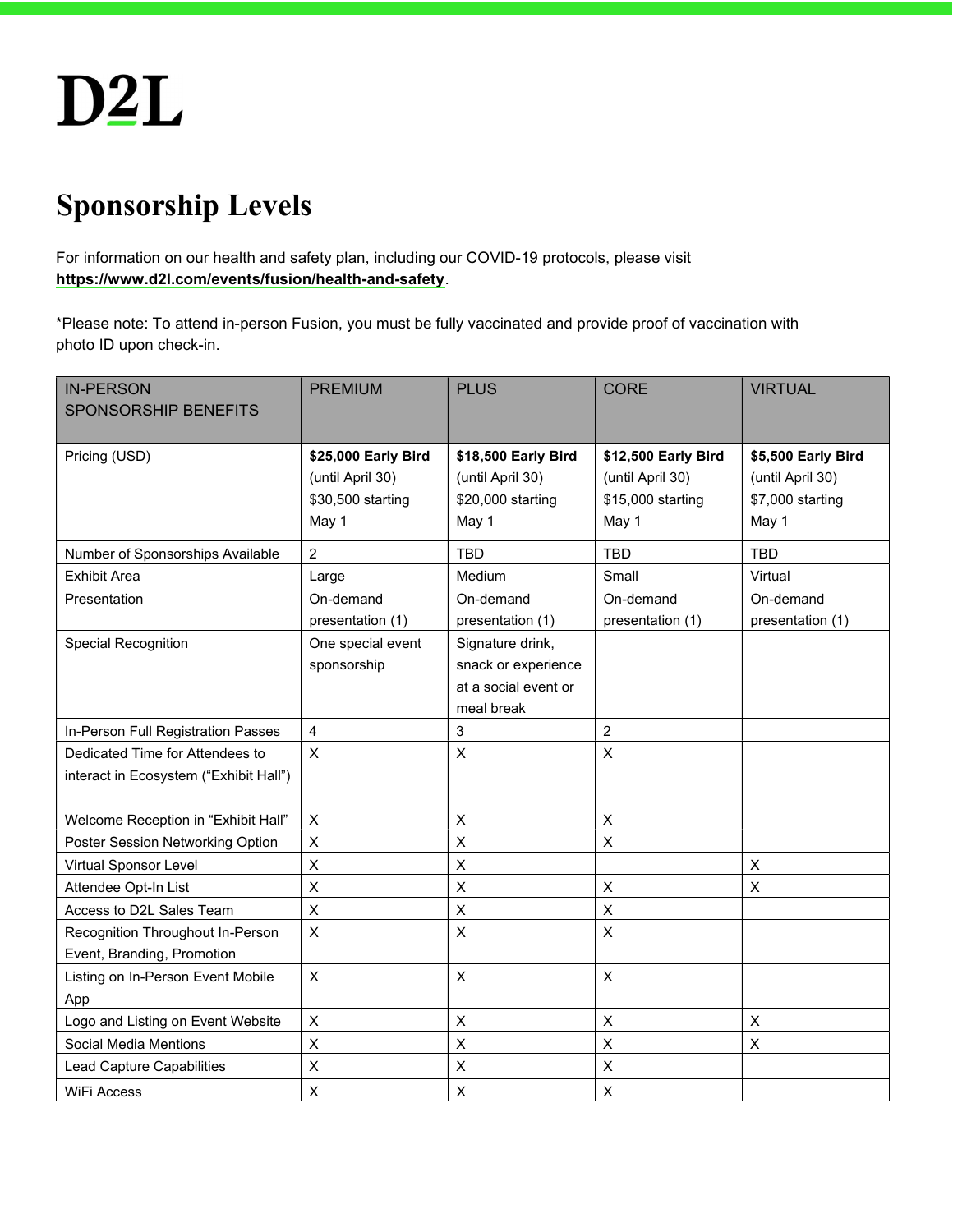# D<sub>2</sub>L

| <b>IN-PERSON</b><br><b>SPONSORSHIP BENEFITS</b>                                            | <b>PREMIUM</b>            | <b>PLUS</b> | <b>CORE</b> | <b>VIRTUAL</b> |
|--------------------------------------------------------------------------------------------|---------------------------|-------------|-------------|----------------|
| Sponsor Toolkit (prebuilt assets to<br>use for getting the most out of the<br>sponsorship) | $\times$                  | X           | $\times$    | $\times$       |
| Exclusive Meet and Greet With D2L<br>Moose at Partner Breakfast                            | $\boldsymbol{\mathsf{X}}$ | X           | $\times$    |                |
| <b>Virtual Exhibit Booth</b>                                                               | X                         | X           |             | X              |
| PDF Asset in Fusion On Demand                                                              | X                         | X           |             | X              |
| Listing in Event Sponsor Directory<br>(with logo, description and<br>integration hub link) | $\times$                  | X           |             | $\times$       |
| Logo in Virtual Exhibit Hall Signage                                                       | X                         | X           |             | X              |

#### AVAILABLE ADD-ON OPTIONS AVAILABLE FOR SPONSORS:

| Add Additional Link to PDF Asset in Fusion On Demand | \$1,000 | Per asset (max of 3)                            |
|------------------------------------------------------|---------|-------------------------------------------------|
| Add a 5-Minute On-Demand Flare Presentation          | \$1,500 | Limit of 20 available<br>(max of 1 per sponsor) |
| Add a 20-Minute On-Demand Presentation               | \$2,000 | Limit of 5 available<br>(max of 1 per sponsor)  |